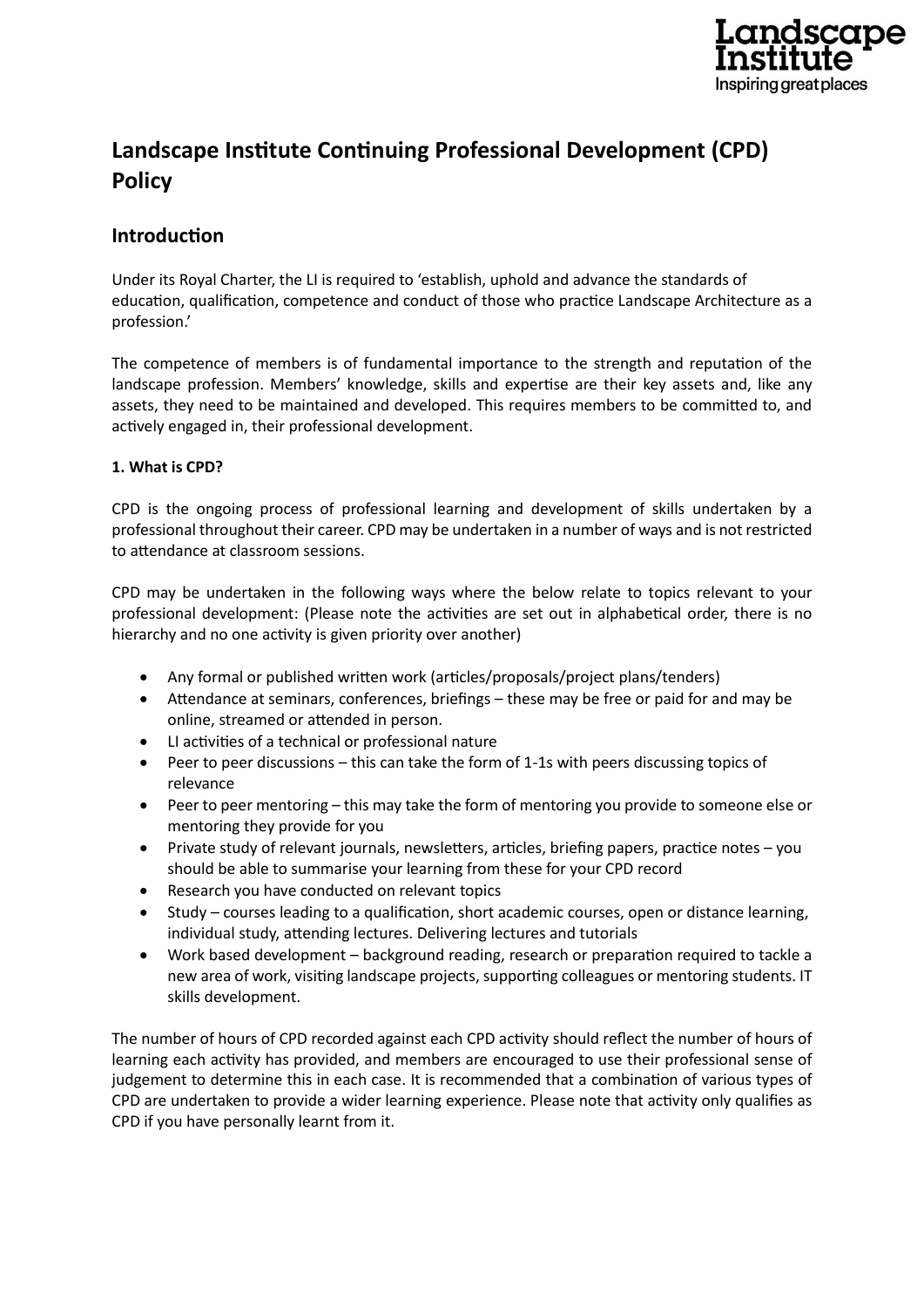

#### **2. What are the LI CPD requirements?**

All Corporate members of the LI (Fellows, Chartered members, Academic members, Academic Fellows, and Associate members) are required to complete at least 25 hours of CPD annually. Those 25 hours must include:

- A minimum of 10 hours of formal learning, such as CPD training events (whether free or paid), webinars, workshops etc.
- A minimum of 5 hours dedicated to climate, sustainability, resilience, and environmental and biodiversity net gain

NB: Students, Affiliates, Honorary Fellows, Retired members, and members who are currently on the Pathway to Chartership are not formally required to undertake CPD.

#### **2.1 Formal CPD**

Formal CPD Involves participating in organised activities such as courses, seminars, workshops, conferences and panel/group meetings, with appropriate content for landscape professionals and usually where attendance can be evidenced. Formal CPD can be undertaken face to face, online or via other electronic delivery. Some examples of formal CPD activities include:

- Being an examiner/assessor or being involved in relevant professional education
- Completing or participating in a structured activity either as a delegate, speaker, panel member or other participant
- Lecturing, teaching and addressing meetings on relevant subject matter
- Participation in conferences, seminars, courses, training activity or workshops
- Sharing professional knowledge in a formal setting
- Writing relevant books, articles and papers.

#### **2.2 Informal CPD**

Informal CPD involves activities undertaken by the individual such as experiential/workplace learning, reading, and research. Some examples of informal CPD activities include:

- Coaching, mentoring, peer review, work shadowing/secondments, meetings or project work
- Experiential/workplace learning, reading and research
- Private study/research of relevant journals, articles and briefing notes
- Reading other relevant professional body magazines
- Reading the LI journal or other LI Publications, Technical or Professional guidance
- Relevant webinars.

#### **3. The CPD Year**

The LI CPD year runs from 01 July to 30 June. Every year the LI selects at random a sample of CPD records from the previous year for monitoring and review. This helps us to ensure that members are fulfilling their obligations as outlined in the LI Code of Practice.

The CPD monitoring timetable is as follows:

| Activity                              | Month |
|---------------------------------------|-------|
| Random sample selected for monitoring | March |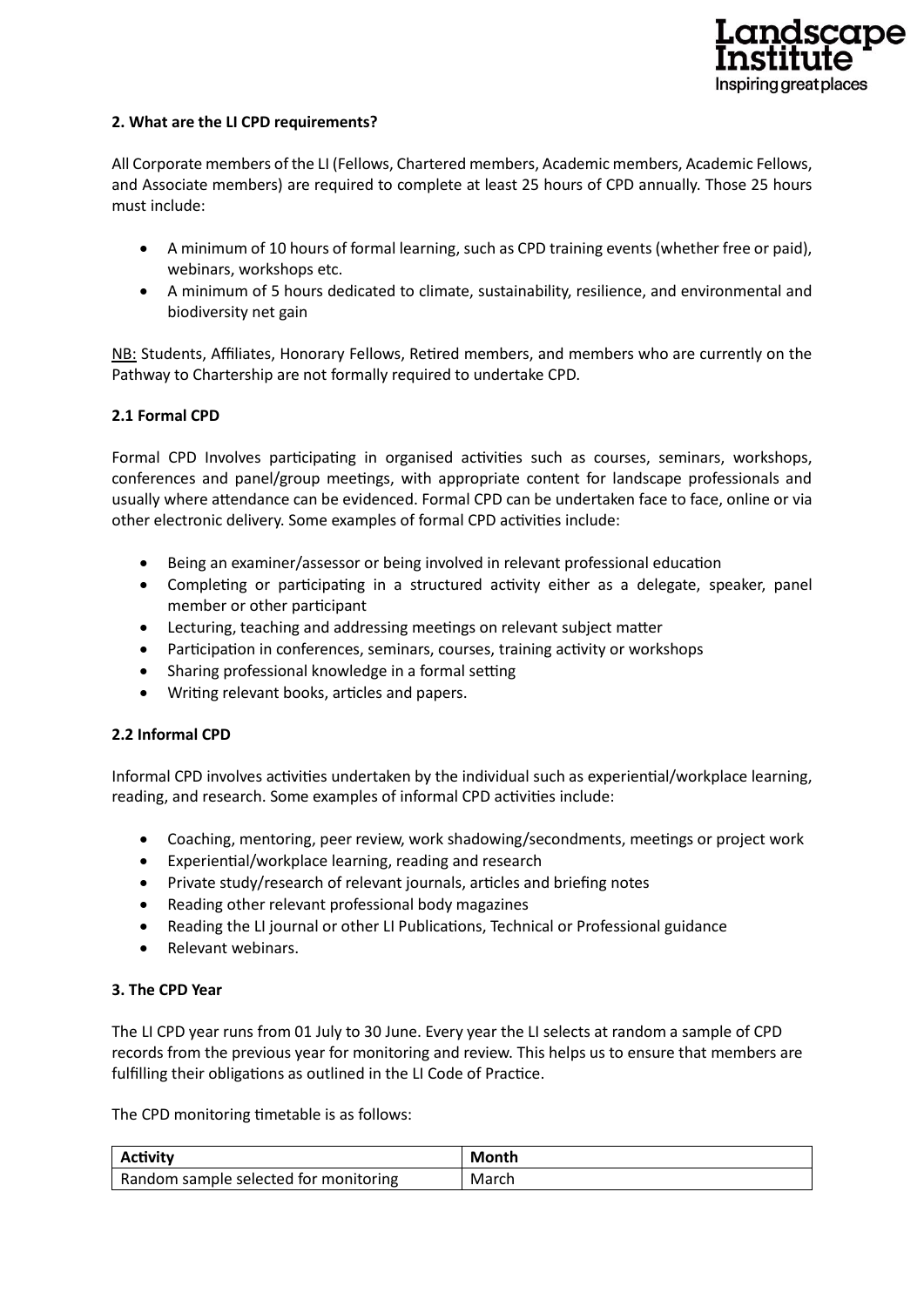

| Selected candidates notified          | April           |
|---------------------------------------|-----------------|
| Reminders sent to relevant candidates | May, June, July |
| Deadline for record completion        | Julv            |
| Records review by CPD panel           | July, August    |
| Feedback shared with candidates       | September       |

# **4. Keeping a record of CPD**

Members must use the LI CPD Recording Form to record their CPD. The CPD record should include:

- The activities that you have undertaken and a brief reflective statement summarising how they have helped improve your professional competence and/or effectiveness
- The date of each activity
- The type of activity undertaken e.g., private study, classroom session, coaching session, attendance at the LI conference
- The number of CPD hours gained for each activity

The CPD recording form can be used in your professional development planning for subsequent years. If you need further guidance on how to complete the form, please [visit the CPD pages online.](https://www.landscapeinstitute.org/member-content/cpd/)

#### **5. Monitoring**

In pursuance of its responsibility under the Royal Charter, the LI annually selects a random sample of its corporate members to monitor in respect of CPD. Members selected for monitoring are required to submit records of CPD undertaken relating to the previous 12 months. These records must be in the form of the online LI recording form referenced above.

Records submitted by members as part of CPD monitoring will be reviewed by a panel of Chartered members appointed by the LI's Education & Membership Committee. The panel will consider whether:

- The minimum requirements have been met: 25 hours over the 12-month period in total, including 5 related to climate, sustainability, resilience, and environmental and biodiversity net gain, and at least 10 hours of formal learning
- The records submitted are comprehensive, contain activities relevant to the individual's practice, and cover the relevant period
- The member has recorded a range of CPD activities, and a balance of CPD topics
- The member has actively:
- a) identified their professional development needs and;
- b) taken appropriate steps to keep their practice, knowledge, skills and understanding up to date and;
- c) has reflected on their experiences and activities.

Where a member has submitted records which fully satisfy the LI CPD requirements, that member shall not be called for CPD monitoring again within the next 5 years. Where a member has submitted records which do not satisfy the LI CPD requirements, the panel will provide feedback aimed at supporting the member back into compliance with the requirement. This feedback will usually be in writing. Such members may be recalled for monitoring the following year.

Any member who (without reasonable excuse) fails to engage with the LI in relation to CPD